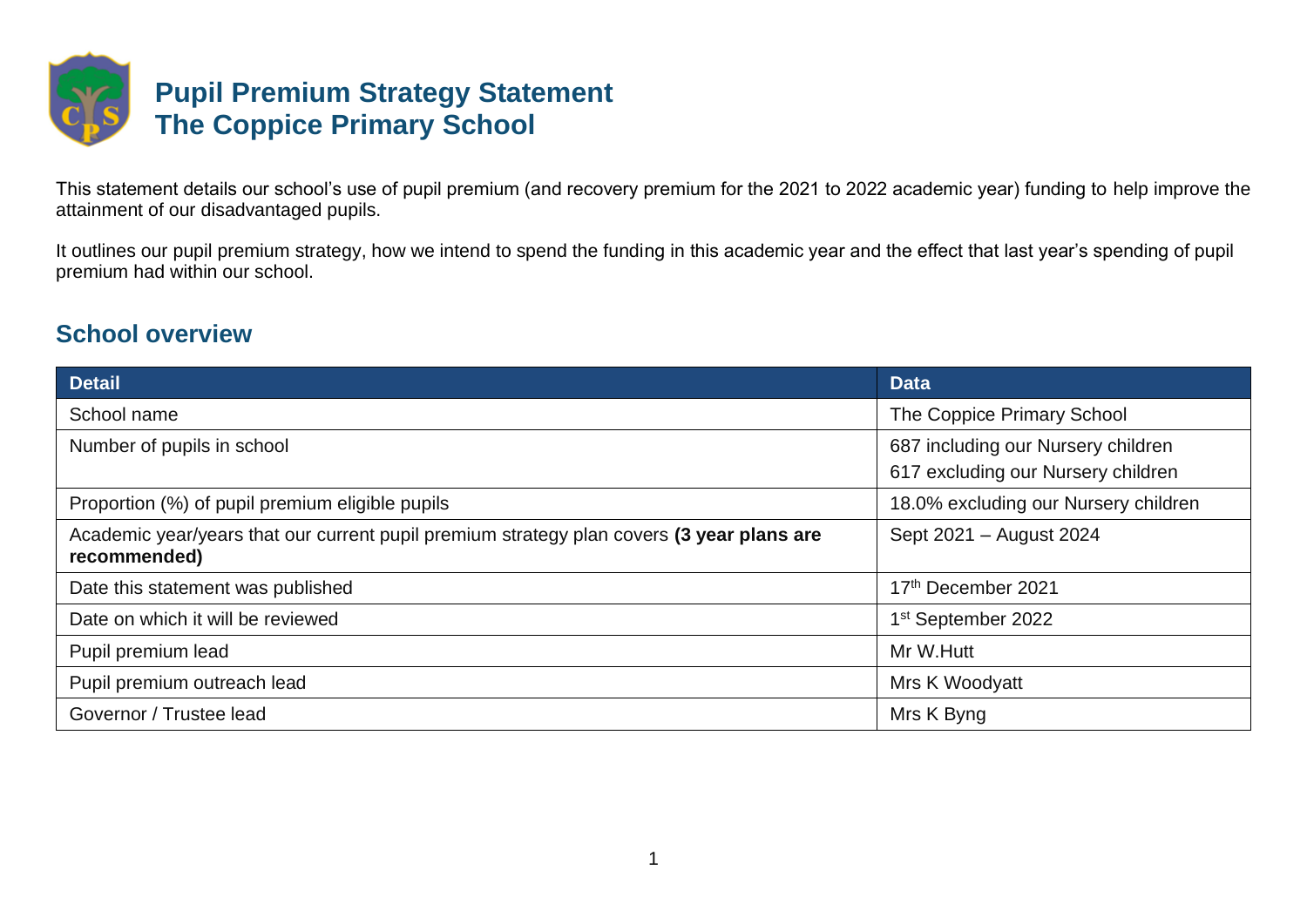# **Funding overview**

| <b>Detail</b>                                                                                                                                                           | <b>Amount</b> |
|-------------------------------------------------------------------------------------------------------------------------------------------------------------------------|---------------|
| Pupil premium funding allocation this academic year per DfE                                                                                                             | £104.910      |
| Recovery premium funding allocation this academic year                                                                                                                  | £14,790       |
| Pupil premium funding carried forward from previous years (enter £0 if not applicable)                                                                                  | £0            |
| Total budget for this academic year<br>If your school is an academy in a trust that pools this funding, state the amount available to your<br>school this academic year | £119,700      |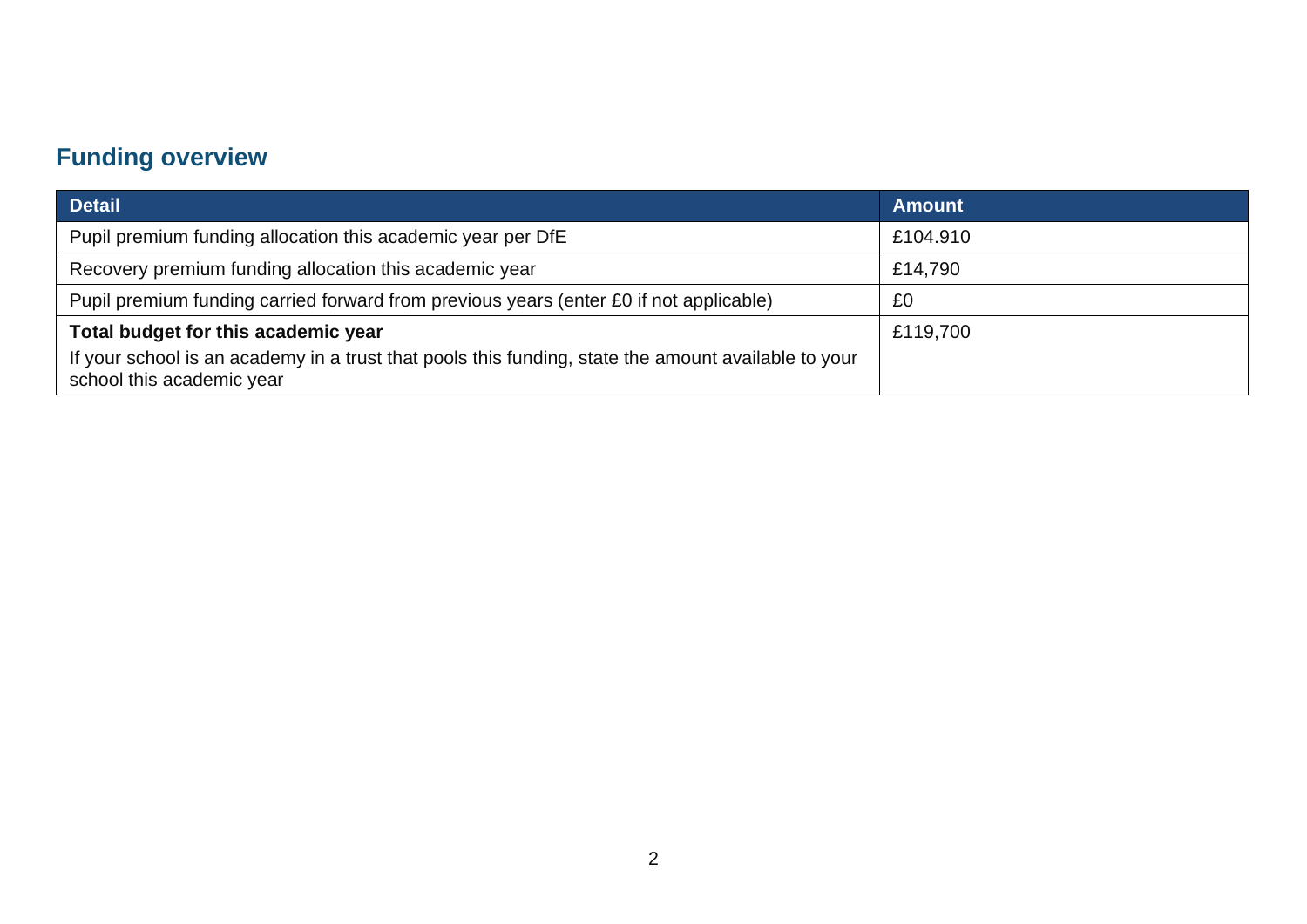# **Part A: Pupil Premium Strategy Plan**

### **Statement of intent**

#### **Background**

Pupil premium is funding to improve education outcomes for disadvantaged pupils in schools in England. Evidence shows that disadvantaged children generally face additional challenges in reaching their potential at school and often do not perform as well as other pupils.

School leaders are best placed to assess their pupils' needs and use the funding to improve attainment, drawing on evidence of effective practice. It is up to school leaders to decide how to spend the pupil premium.

Evidence suggests that pupil premium spending is most effective when schools use a tiered approach, targeting spending across 3 areas, with a particular focus on teaching.

#### **1. Teaching**

Investing in high-quality teaching, for example:

- training and professional development for teachers
- recruitment and retention
- support for teachers early in their careers

#### **2. Targeted academic support**

Additional support for some pupils focussed on their specific needs, for example:

- one-to-one tuition
- small group tuition
- speech and language therapy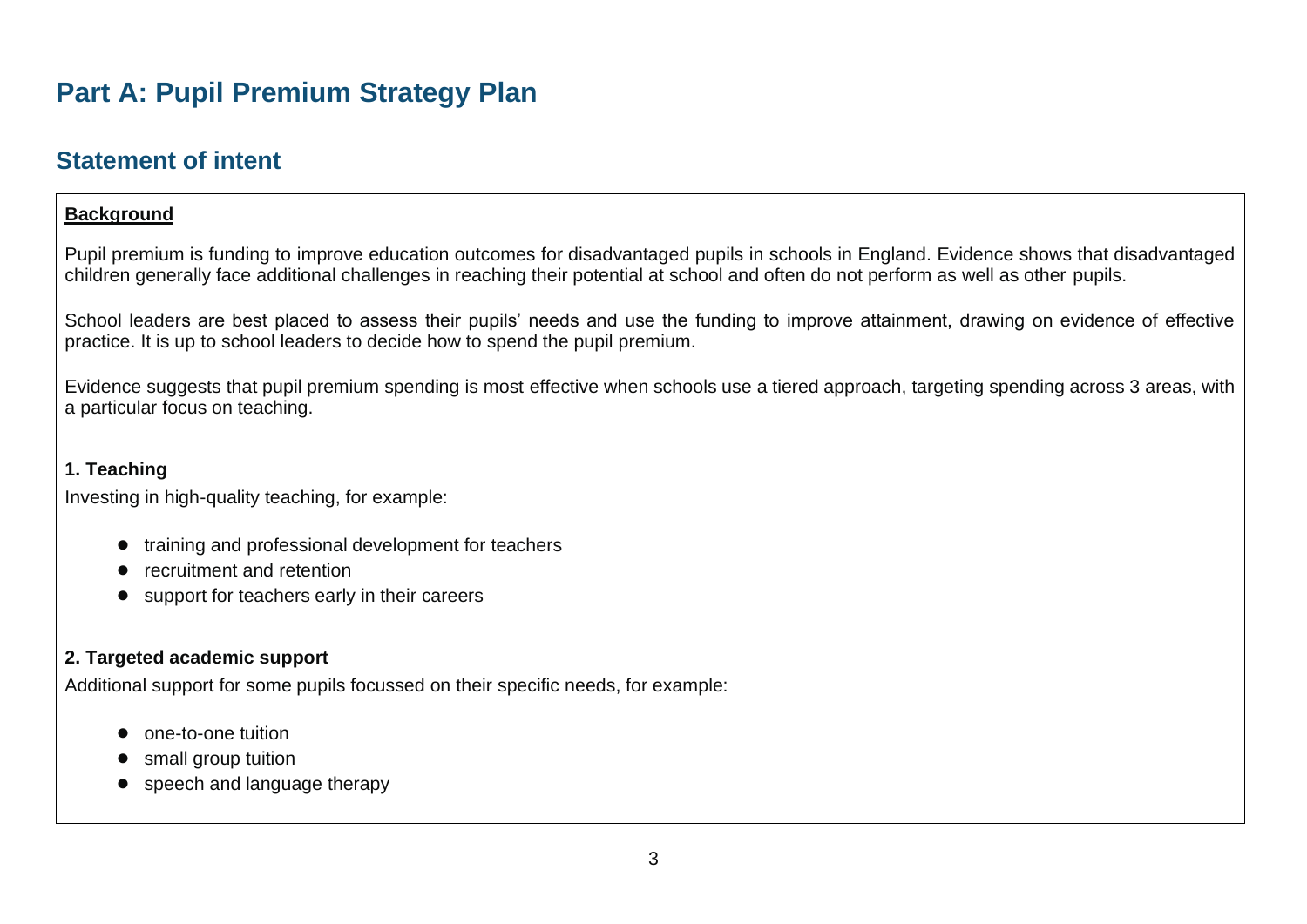#### **3. Wider approaches**

Support for non-academic issues that impact success in school, such as attendance, behaviour and social and emotional challenges. For example:

- school extra-curricular clubs
- Thrive programme to support emotional health and wellbeing
- help with the cost of educational trips or visits, sourcing of and contributions to the cost of uniform and equipment

The School used the [Education Endowment Foundation's \(EEF\) pupil premium guide](https://educationendowmentfoundation.org.uk/evidence-summaries/pupil-premium-guide/) to guide our approach to spending.

#### **Non-eligible pupils**

The School does not have to spend our pupil premium so it solely benefits [eligible pupils.](https://www.gov.uk/government/publications/pupil-premium/pupil-premium#pupil-eligibility-and-funding-rates) We also use it to support other pupils with identified needs. For example, those pupils who do not get free school meals but:

- have or have had a social worker
- act as a carer

Evidence from across the English school system shows that using pupil premium funding to improve teaching quality is the most effective way to improve outcomes for disadvantaged pupils. By doing so, this will inevitably benefit non-eligible pupils as well.

#### **Academically able pupils**

Pupil premium funding is not allocated based on academic ability. Evidence shows that academically able pupils from disadvantaged backgrounds are most at risk of under-performing. These pupils therefore receive just as much focus as less academically able pupils.

#### **Pupil premium plus**

Pupil premium plus is funding to help improve the attainment of looked-after children and previously looked-after children. As with pupil premium, it is not a personal budget for individual children.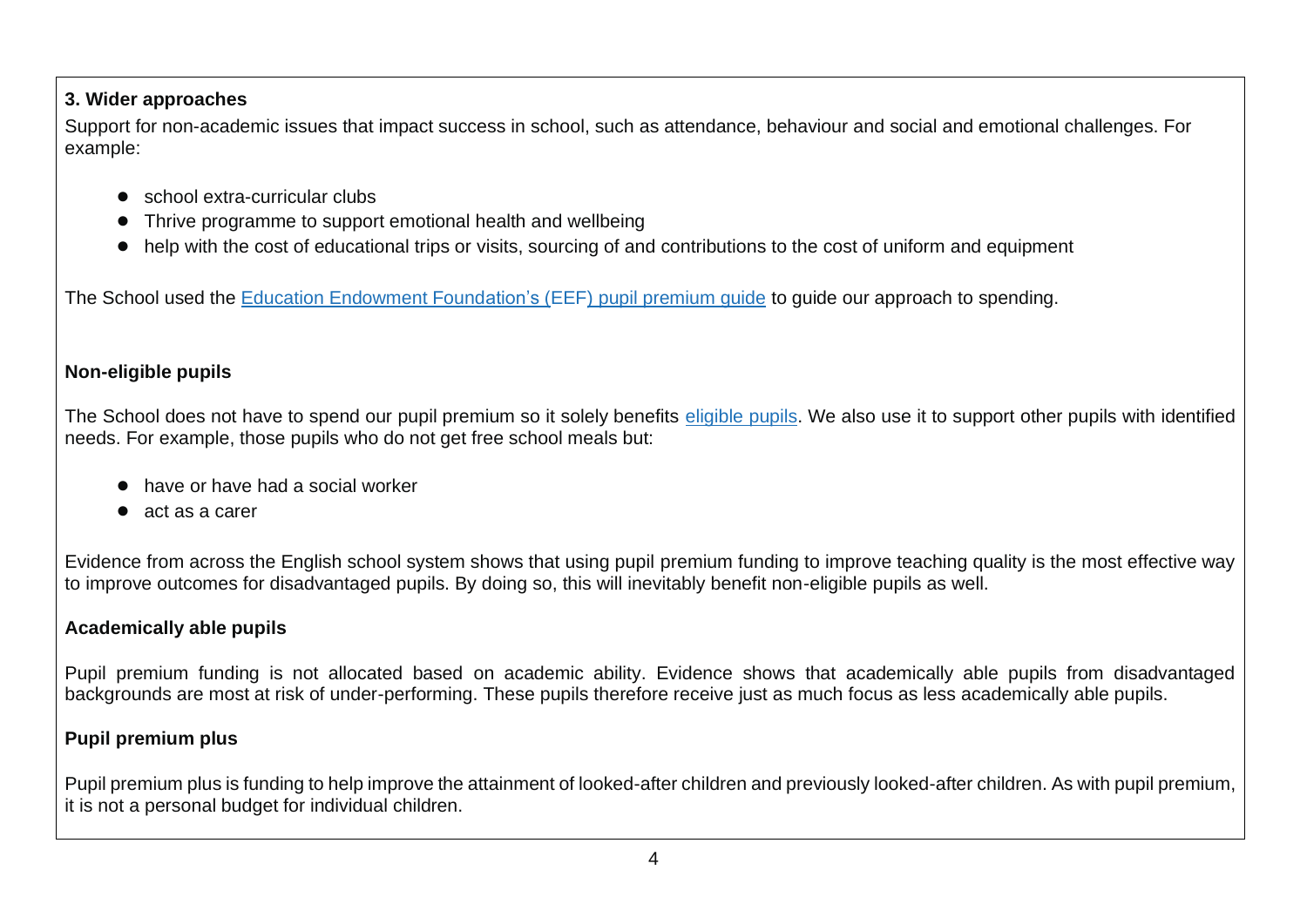#### **Children who are looked after by the local authority**

For looked-after children, pupil premium plus is managed by each local authority's Virtual School Head for the purpose of supporting their educational attainment, progress and enrichment.

Our outreach lead works with the Virtual School Heads to ensure that pupil premium plus for looked after children in our school is used to meet the needs identified in their personal education plans.

Local authorities are expected to release these payments as soon as possible to schools, but they may choose to retain a portion of it to fund activities that will benefit a group, or all, of the authority's looked-after children.

#### **Pupils who were previously looked after by the local authority**

Pupil premium plus for previously looked-after children is managed by the child's school, alongside their pupil premium funding. The designated teacher has a key role in ensuring the specific needs of previously looked-after children are reflected in how the school uses its funding to support these children.

Our outreach lead:

- ensures adoptive parents and guardians are aware that they can declare their child eligible for pupil premium plus and works with them in deciding how the funding should be used
- consults with the Virtual School Head on how to use the funding effectively, where appropriate
- is the main contact for queries about the use of pupil premium plus

#### **Our intent**

At The Coppice Primary School, we recognise that a number of pupils within the school population, some of whom are not eligible for pupil premium funding, may at any point during their school career require additional support and intervention. We are committed to meeting our pupils' pastoral, social and academic needs in a nurturing environment. As with every child in our care, a child who is in receipt of the pupil premium is valued, respected and entitled to develop to their full potential. We aim to leave no talent undiscovered.

The ultimate objectives for our pupils who are in receipt of pupil premium are: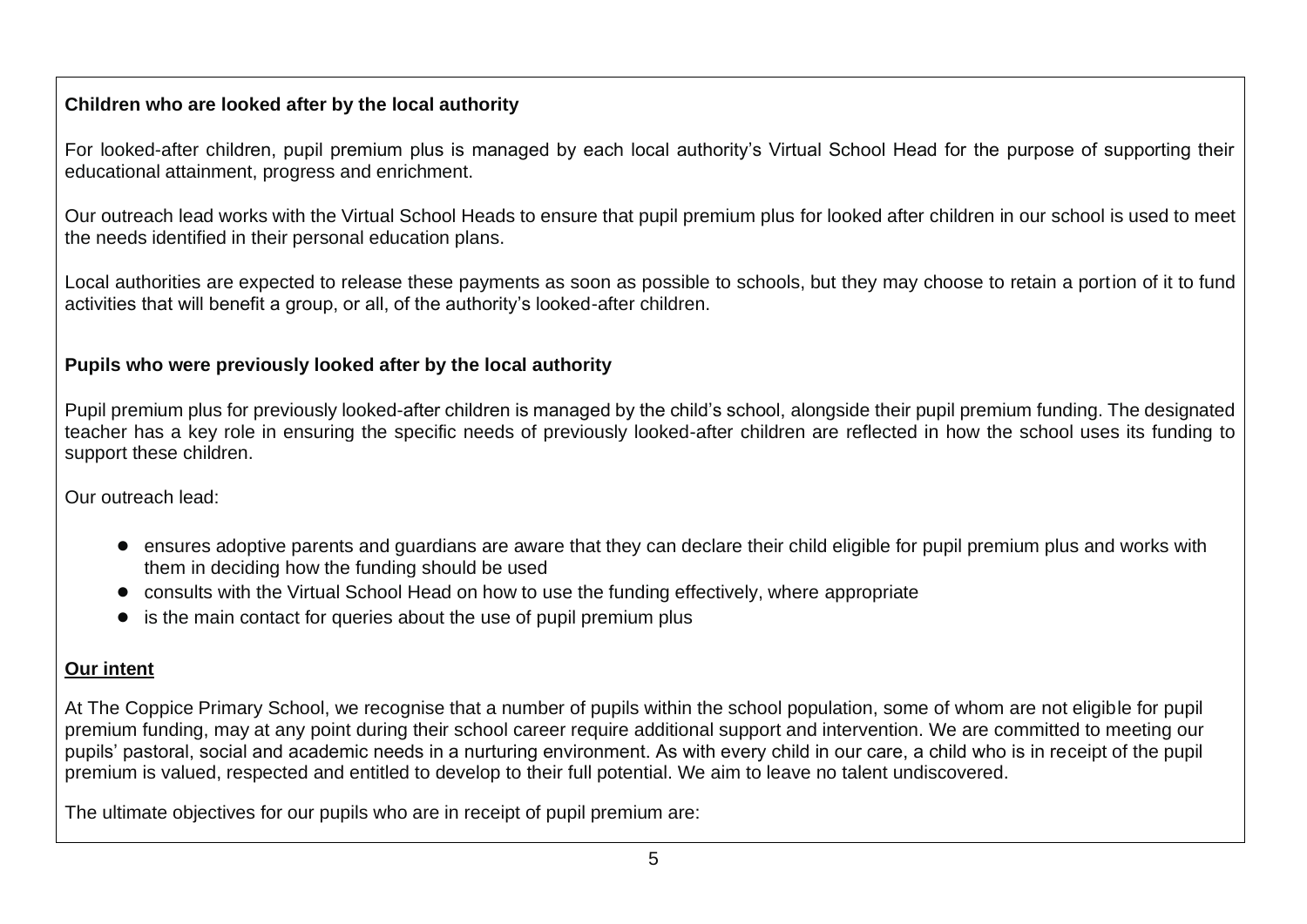To ensure the attendance of pupils in receipt of pupil premium is at least in line with those of peers in school.

We know that children learn best when they attend school regularly. However, the attendance of the pupil premium group is lower than the attendance of those not in receipt of pupil premium. In our strategy we focus on encouraging attendance through meeting the wellbeing needs of pupils and families, by providing exciting learning including access to outdoor learning and forest schools, and through our Education Welfare Officer actively engaging with families to encourage and support good attendance in school.

● To continue to ensure the outcomes for pupils in receipt of pupil premium are at least in line with those of peers in school across the curriculum.

7.2% of our pupils in receipt of pupil premium have identified special educational needs and a 12.6% have been, or are, under the care of the Local Authority. In all cases we strive to ensure all our pupils make excellent progress. We believe that all our pupils benefit from high quality teaching every day and we ensure our strategy provides for this with further additional intervention through one to one and small group teaching. We have accessed this using our current staff in school under the Covid Catch-up Funding but also accessing the School Led Tutoring Programme in 2021/22.

● Ensure the well-being needs of all pupils in receipt of pupil premium funding are met to ensure they are on track to make or exceed expected progress and attainment.

At The Coppice we know children must be ready to learn by ensuring their personal, social, emotional and developmental needs are met. Lockdown, nationally, has seen an increase in pupils' emotional and social needs that impact on learning with increases in both pupil and adult mental health and wellbeing needs. Our strategy includes a focus on The Coppice Way behaviour curriculum, enhancing the environment, reward and recognition programmes, morning welcomes into school, continuing to invest in our Thrive programme and the purchase of family intervention training for our Education Welfare Officer.

- Ensure any gaps existing between pupil premium and non-pupil premium pupils are at least closing. Through the early identification of SALT needs, early language intervention requirements and personal and social needs we are in the best position to close gaps.
- Increase the number of pupils accessing 'enrichment' activities to promote wider opportunities and raise aspirations. We aim to leave no talent undiscovered.
- Improve the engagement and involvement of pupil premium families in taking an active role in supporting learning
- Open lines of communication between the School and parents and carers. For example, through the use of technology to break down barriers, such as the School Cloud meeting system, sharing email addresses as well as through on site adjustments such as the creation of a special EWO office and the visibility of SLT, SEN and Thrive teams at the start and end of day.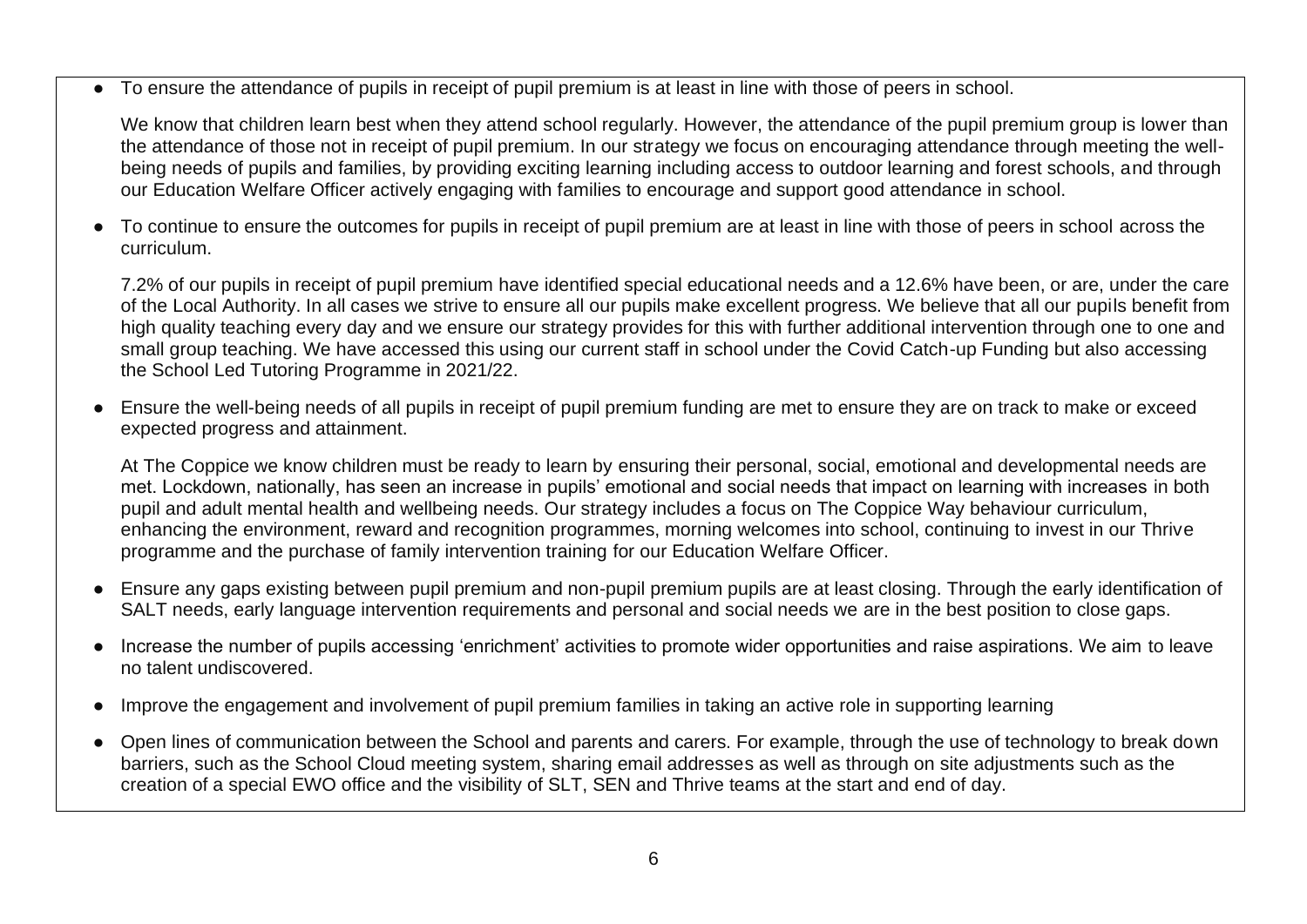# **Challenges**

This details the key challenges to achievement that we have identified among our disadvantaged pupils.

| <b>Challenge</b><br>number | <b>Detail of challenge</b>                                                                                                                                                                                                                                                                                                                                                                                                                                                                                                                                                                                                                                                                                                                                                                                                                                               |
|----------------------------|--------------------------------------------------------------------------------------------------------------------------------------------------------------------------------------------------------------------------------------------------------------------------------------------------------------------------------------------------------------------------------------------------------------------------------------------------------------------------------------------------------------------------------------------------------------------------------------------------------------------------------------------------------------------------------------------------------------------------------------------------------------------------------------------------------------------------------------------------------------------------|
| 1 (Attendance)             | Attendance - The attendance of pupils in receipt of pupil premium is below that of peers and a greater proportion are classed as<br>persistent absentees. Our attendance data over the last 3 years (2016/17, 2017/18, 2018/19) indicates that attendance among<br>disadvantaged pupils has been between 2.9 and 5.3% lower than for non-disadvantaged pupils. However, it did improve over the<br>3 years with the lowest differential being in 2018/19. Our non-disadvantaged attendance has been above national attendance for<br>every one of these years (0.4%-0.6% higher).<br>In the same three year period, a higher percentage of our disadvantaged pupils have been 'persistently absent' compared to their<br>peers during that period. Our assessments and observations indicate that absenteeism is negatively impacting disadvantaged<br>pupils' progress. |
| 2 (oral language)          | Assessments, observations, and discussions with pupils indicate underdeveloped speech and language skills and vocabulary<br>gaps among many disadvantaged pupils. These are evident from Reception through to Year 6 and in general, are more prevalent<br>among our disadvantaged pupils than their peers.                                                                                                                                                                                                                                                                                                                                                                                                                                                                                                                                                              |
| 3 (phonics)                | Assessments and observations suggest disadvantaged pupils generally have greater difficulties with phonics than their peers.<br>This negatively impacts their development as readers.                                                                                                                                                                                                                                                                                                                                                                                                                                                                                                                                                                                                                                                                                    |
| 4 (reading)                | Assessments and observations suggest disadvantaged pupils generally have limited access to reading materials. This may<br>adversely affect their Reading outcomes.                                                                                                                                                                                                                                                                                                                                                                                                                                                                                                                                                                                                                                                                                                       |
| 5 (writing)                | Assessments and observations suggest disadvantaged pupils generally have greater difficulties with writing than their peers.                                                                                                                                                                                                                                                                                                                                                                                                                                                                                                                                                                                                                                                                                                                                             |
| 6 (maths)                  | Internal and external (where available) assessments indicate that maths attainment among disadvantaged pupils is significantly<br>below that of non-disadvantaged pupils.                                                                                                                                                                                                                                                                                                                                                                                                                                                                                                                                                                                                                                                                                                |
| 7 (engagement)             | Observations and discussions with families suggest opportunities for family engagement are generally more limited for<br>disadvantaged pupils.                                                                                                                                                                                                                                                                                                                                                                                                                                                                                                                                                                                                                                                                                                                           |
| 8 (wellbeing)              | Our assessments, observations and discussions with pupils and families have identified social and emotional issues, wellbeing<br>and safeguarding concerns for many pupils. These challenges particularly affect disadvantaged pupils, including their attainment.                                                                                                                                                                                                                                                                                                                                                                                                                                                                                                                                                                                                       |
| 9 (enrichment)             | Our assessments, observations and discussions with pupils and families have identified a lack of enrichment opportunities<br>particularly affecting disadvantaged pupils.                                                                                                                                                                                                                                                                                                                                                                                                                                                                                                                                                                                                                                                                                                |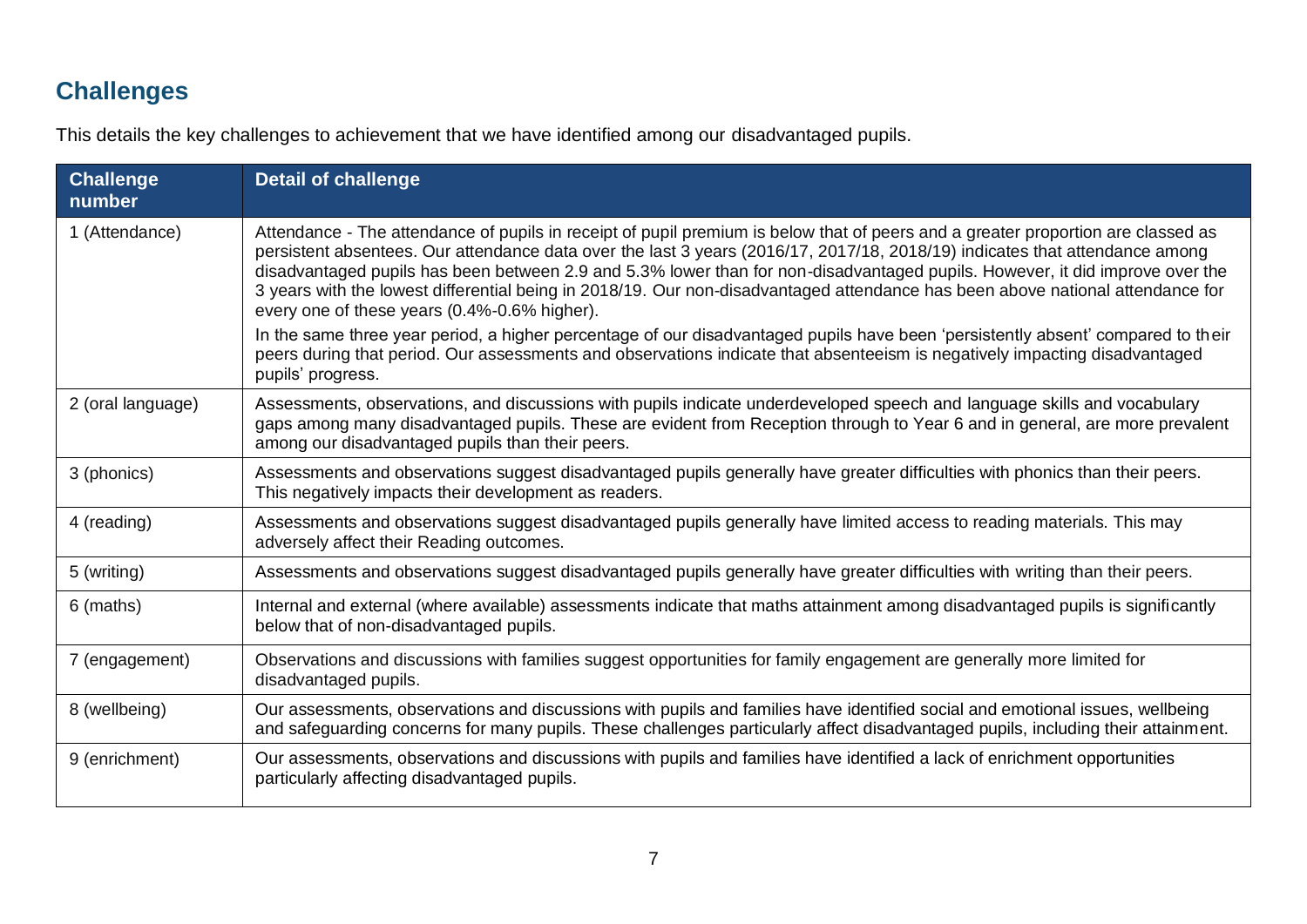## **Intended outcomes**

This explains the outcomes we are aiming for **by the end of our current strategy plan**, and how we will measure whether they have been achieved.

| <b>Intended outcome</b>                                                                                                                                                                                                                                                                                                                                                                             | <b>Success criteria</b>                                                                                                                                                                                                                                                                                                                                                                                                  |
|-----------------------------------------------------------------------------------------------------------------------------------------------------------------------------------------------------------------------------------------------------------------------------------------------------------------------------------------------------------------------------------------------------|--------------------------------------------------------------------------------------------------------------------------------------------------------------------------------------------------------------------------------------------------------------------------------------------------------------------------------------------------------------------------------------------------------------------------|
| To achieve and sustain improved attendance for all pupils, particularly our<br>disadvantaged pupils reducing the proportion classed as persistent<br>absentees.                                                                                                                                                                                                                                     | Sustained high attendance from 2024/25 demonstrated by:<br>the overall absence rate for all pupils being no more than 4%, and the<br>attendance gap between disadvantaged pupils and their non-<br>disadvantaged peers being reduced by 0.9%.<br>the percentage of all pupils who are persistently absent being below<br>6.5% and the figure among disadvantaged pupils being no more than<br>9% lower than their peers. |
|                                                                                                                                                                                                                                                                                                                                                                                                     | Reduction in proportion of pupils in receipt of pupil premium classed<br>as persistent absentees.                                                                                                                                                                                                                                                                                                                        |
| To continue to ensure the outcomes for pupils in receipt of pupil premium<br>are at least in line with those of peers in school across the curriculum<br>through ensuring high quality teaching is effectively in place, alongside<br>targeted interventions. To ensure all pupils in receipt of pupil premium,<br>including those with SEND, make expected progress from their starting<br>points. | Increase the progress for pupils in receipt of pupil premium in reading,<br>writing and maths in line with their identified baseline. KS2 reading<br>outcomes in 2024/25 show that more than 75 % of disadvantaged pupils<br>met the expected standard. KS2 maths outcomes in 2024/25 show that<br>more than 75 % of disadvantaged pupils met the expected standard.                                                     |
| To ensure the well-being needs of all pupils in receipt of pupil premium<br>funding are met to ensure they are ready for learning.                                                                                                                                                                                                                                                                  | Children's well-being needs are met and supported to ensure they are<br>attending school more regularly and able to access high quality teaching<br>and targeted interventions where needed to support them in making<br>progress.                                                                                                                                                                                       |
| Improved reading attainment among disadvantaged pupils.                                                                                                                                                                                                                                                                                                                                             | Reading outcomes over time show a sustained closing in the gap,<br>culminating in more than 70% reaching the expected standard at the end<br>of Y2 and more than 75% reaching the expected standard at Y6                                                                                                                                                                                                                |
| To achieve and sustain improved wellbeing for all pupils in our school,<br>particularly our disadvantaged pupils.                                                                                                                                                                                                                                                                                   | Sustained high levels of wellbeing from 2024/25 demonstrated by:<br>qualitative data from student voice, student and parent surveys and<br>teacher observations                                                                                                                                                                                                                                                          |
|                                                                                                                                                                                                                                                                                                                                                                                                     | a significant reduction in bullying                                                                                                                                                                                                                                                                                                                                                                                      |
|                                                                                                                                                                                                                                                                                                                                                                                                     | a significant increase in participation in enrichment activities,<br>particularly among disadvantaged pupils                                                                                                                                                                                                                                                                                                             |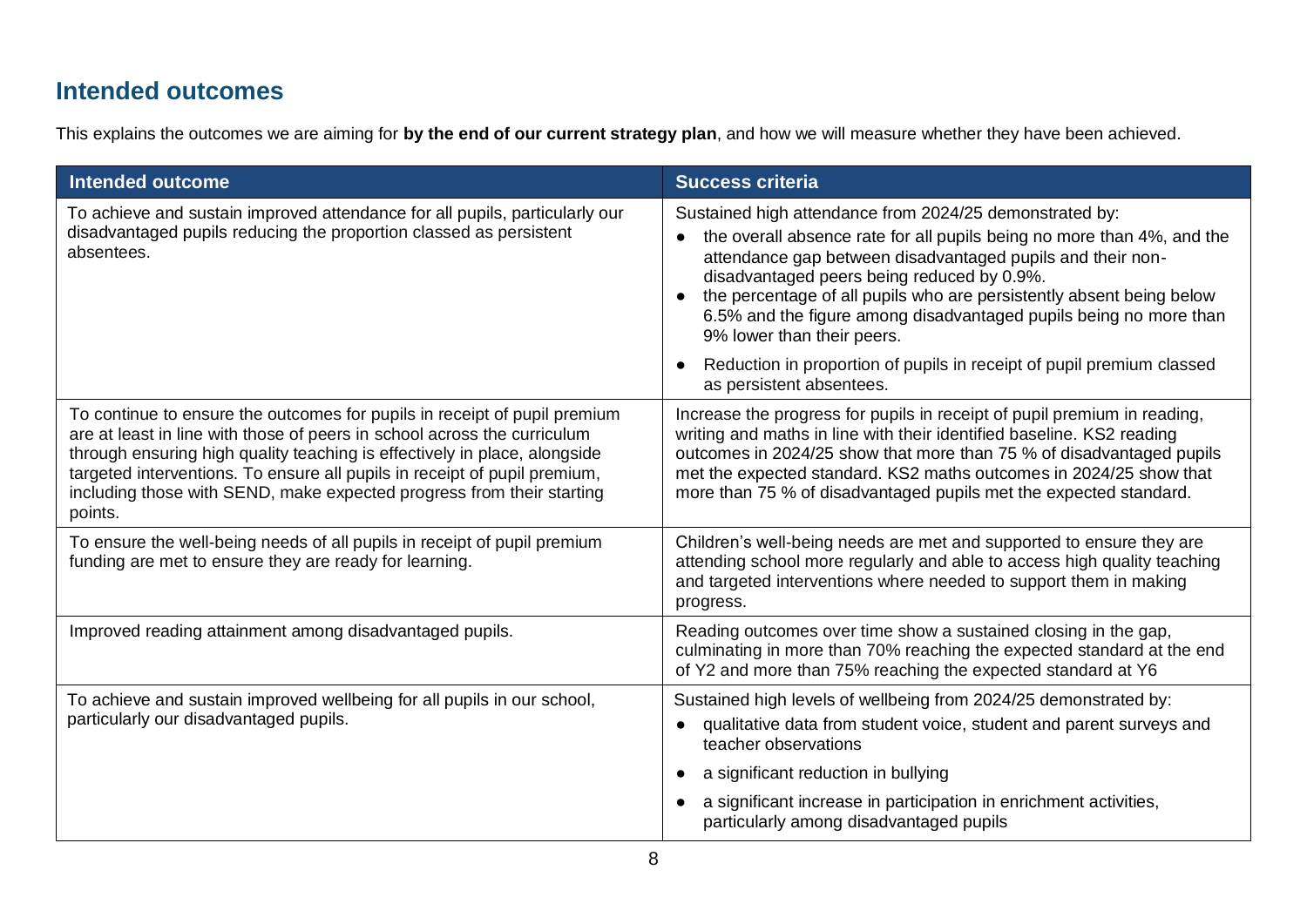## **Activity in this academic year**

This details how we intend to spend our pupil premium (and recovery premium funding) **this academic year** to address the challenges listed above.

### **Teaching (for example, CPD, recruitment and retention)**

Budgeted cost: £51,500

| <b>Activity</b>                                                                                                                                                                    | Evidence that supports this approach                                                                                                                                                                                                                                                                                                                                                                                                                                                                                                                                                                                                                                                                                                                                                                                                                                                                                                                                                                                                                                                                                                                                                                                                                                                                                                                                                                                                                                                                                                                                                                                                                                                                                            | <b>Challenge</b><br>number(s)<br>addressed |
|------------------------------------------------------------------------------------------------------------------------------------------------------------------------------------|---------------------------------------------------------------------------------------------------------------------------------------------------------------------------------------------------------------------------------------------------------------------------------------------------------------------------------------------------------------------------------------------------------------------------------------------------------------------------------------------------------------------------------------------------------------------------------------------------------------------------------------------------------------------------------------------------------------------------------------------------------------------------------------------------------------------------------------------------------------------------------------------------------------------------------------------------------------------------------------------------------------------------------------------------------------------------------------------------------------------------------------------------------------------------------------------------------------------------------------------------------------------------------------------------------------------------------------------------------------------------------------------------------------------------------------------------------------------------------------------------------------------------------------------------------------------------------------------------------------------------------------------------------------------------------------------------------------------------------|--------------------------------------------|
| Whole school reading & phonics<br>training - implementing the 'Sounds'<br>Write' phonics approach and<br>developing best practice in the<br>teaching of early reading.<br>(E7,000) | EEF Guidance: "The average impact of the adoption of phonics approaches is about an<br>additional five months' progress over the course of a year.<br>Phonics approaches have been consistently found to be effective in supporting younger pupils<br>to master the basics of reading, with an average impact of an additional five months' progress.<br>Research suggests that phonics is particularly beneficial for younger learners (4-7 year olds)<br>as they begin to read. Teaching phonics is more effective on average than other approaches to<br>early reading (such as whole language or alphabetic approaches), though it should be<br>emphasised that effective phonics techniques are usually embedded in a rich literacy<br>environment for early readers and are only one part of a successful literacy strategy.<br>While there have been fewer studies examining phonics with older readers, there is evidence<br>that it can be a positive approach. With any reading intervention, careful diagnosis is required<br>on the difficulties that the reader is experiencing, regardless of age. If an older reader is<br>struggling with decoding, phonics approaches will still be appropriate. Where readers are<br>struggling with vocabulary or comprehension, other interventions may be more appropriate.<br>There is some variation in impact between different phonological approaches. Synthetic<br>phonics approaches have higher impacts, on average, than analytic approaches. Analytic<br>phonics approaches has also been studied less overall (only 9 studies). The small number of<br>analogic phonics approaches identified in this review (6 studies) have a negative impact on<br>average." | 3, 4, 5                                    |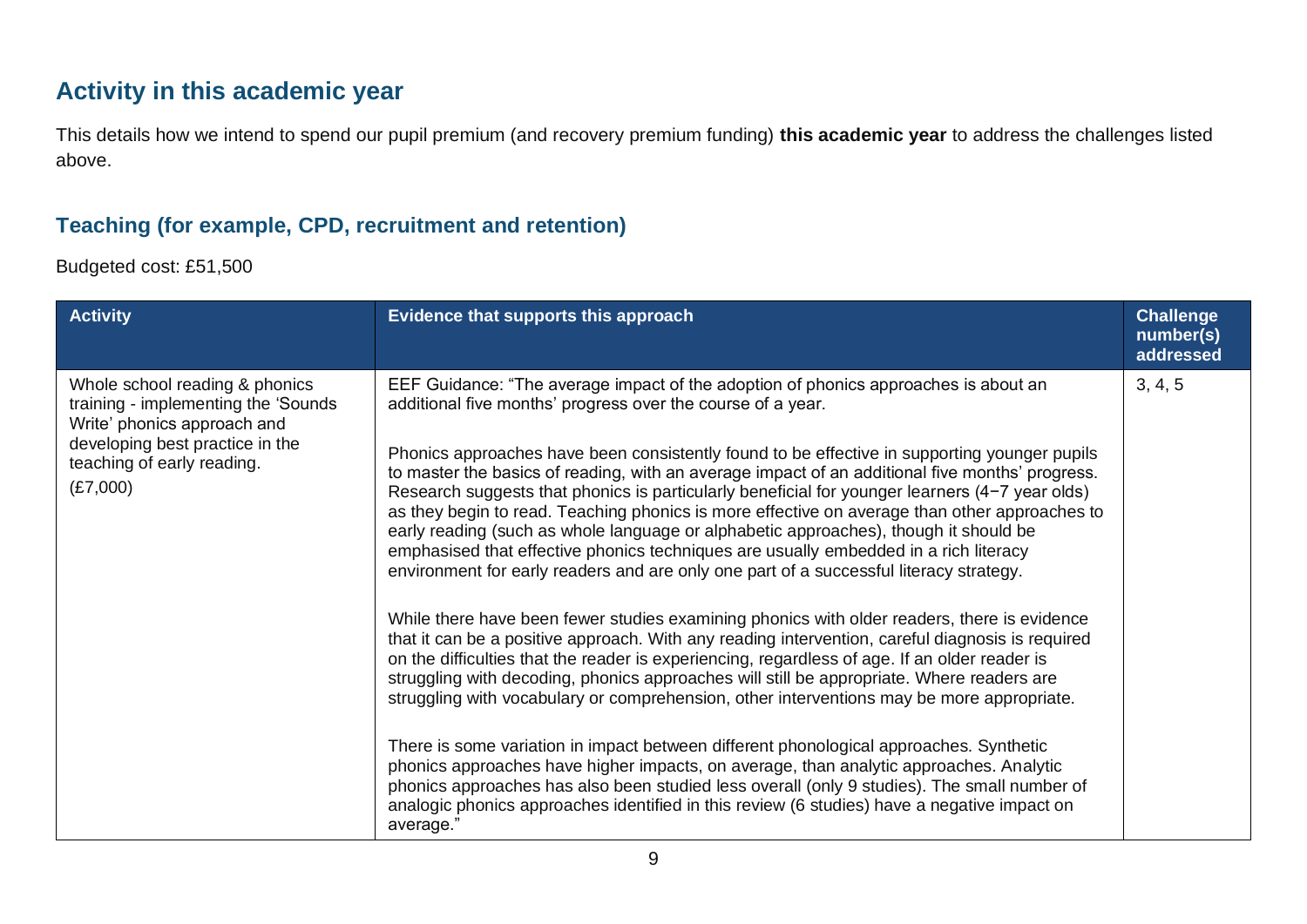| Resourcing the library<br>(E10,000)                                                                                                                                                                | As the EEF state: "Language and literacy provide us with the building blocks not just for<br>academic success, but for fulfilling careers and rewarding lives. Consequently, the EEF has<br>focused considerable effort in this area". We therefore consider that ensuring our library is full<br>of engaging reading material will be of great benefit to our children.                                                                                                                                                                                                                                                                                                                                                                                                                                                                                                                                                                                                                                      | 1, 4, 9    |
|----------------------------------------------------------------------------------------------------------------------------------------------------------------------------------------------------|---------------------------------------------------------------------------------------------------------------------------------------------------------------------------------------------------------------------------------------------------------------------------------------------------------------------------------------------------------------------------------------------------------------------------------------------------------------------------------------------------------------------------------------------------------------------------------------------------------------------------------------------------------------------------------------------------------------------------------------------------------------------------------------------------------------------------------------------------------------------------------------------------------------------------------------------------------------------------------------------------------------|------------|
| Implementing Walkthrus Teaching &<br>Learning strategies<br>(E1,000)                                                                                                                               | EEF guidance states "Good teaching is the most important lever schools have to improve<br>outcomes for disadvantaged pupils. Using the Pupil Premium to improve teaching quality<br>benefits all students and has a particularly positive effect on children eligible for the Pupil<br>Premium. While the Pupil Premium is provided as a different grant from core funding, this<br>financial split shouldn't create an artificial separation from whole class teaching."                                                                                                                                                                                                                                                                                                                                                                                                                                                                                                                                     | 3, 4, 5, 6 |
| Development and resourcing of the<br>curriculum<br>(E7,500)                                                                                                                                        | We have worked hard to ensure we have a broad, balanced and engaging knowledge based<br>curriculum Ensuring that our teachers have the time to develop the curriculum and<br>themselves - ie release time / resources / National College .                                                                                                                                                                                                                                                                                                                                                                                                                                                                                                                                                                                                                                                                                                                                                                    | 1, 7       |
| Curriculum enrichment and 'No talent<br>undiscovered' philosophy. Subsidising<br>clubs / trips / paying sports coaches /<br>music eg choir / music lessons /<br>Friday Club / Science<br>(E25,000) | EEF evidence in relation to physical activity is as follows: "The average impact of engaging in<br>physical activity interventions and approaches is about an additional one month's progress over<br>the course of a year.<br>The variability in effects suggests that the quality of the programme and the emphasis on, or<br>connection with, academic learning may make more difference than the specific type of<br>approach or sporting activities involved. Participating in sports and physical activity is likely to<br>have wider health and social benefits.<br>There are wider benefits from regular physical activity in terms of physical development, health<br>and wellbeing as well as other potential benefits have been reported such as improved<br>attendance."<br>With regards to other enrichment activities, we believe that ensuring all of our children have<br>access to other activities such as music and art will benefit the children and will lead to<br>improved attendance. | 1, 7, 8, 9 |
| Maths Mastery - Work with Maths Hub<br>to take part in 'Mastering Number<br>programme' across EYFS and Key<br>Stage 1<br><b>Teaching Assistant Maths Hub</b>                                       | See EEF research guidance report: 'Improving Mathematics in the Early Years and Key Stage<br>1' published January 2020 https://educationendowmentfoundation.org.uk/education-<br>evidence/guidance-reports/early-maths                                                                                                                                                                                                                                                                                                                                                                                                                                                                                                                                                                                                                                                                                                                                                                                        | 6          |
| "Specialist Knowledge for Teaching<br><b>Mathematics Primary Teaching</b><br>Assistant Programme"                                                                                                  |                                                                                                                                                                                                                                                                                                                                                                                                                                                                                                                                                                                                                                                                                                                                                                                                                                                                                                                                                                                                               |            |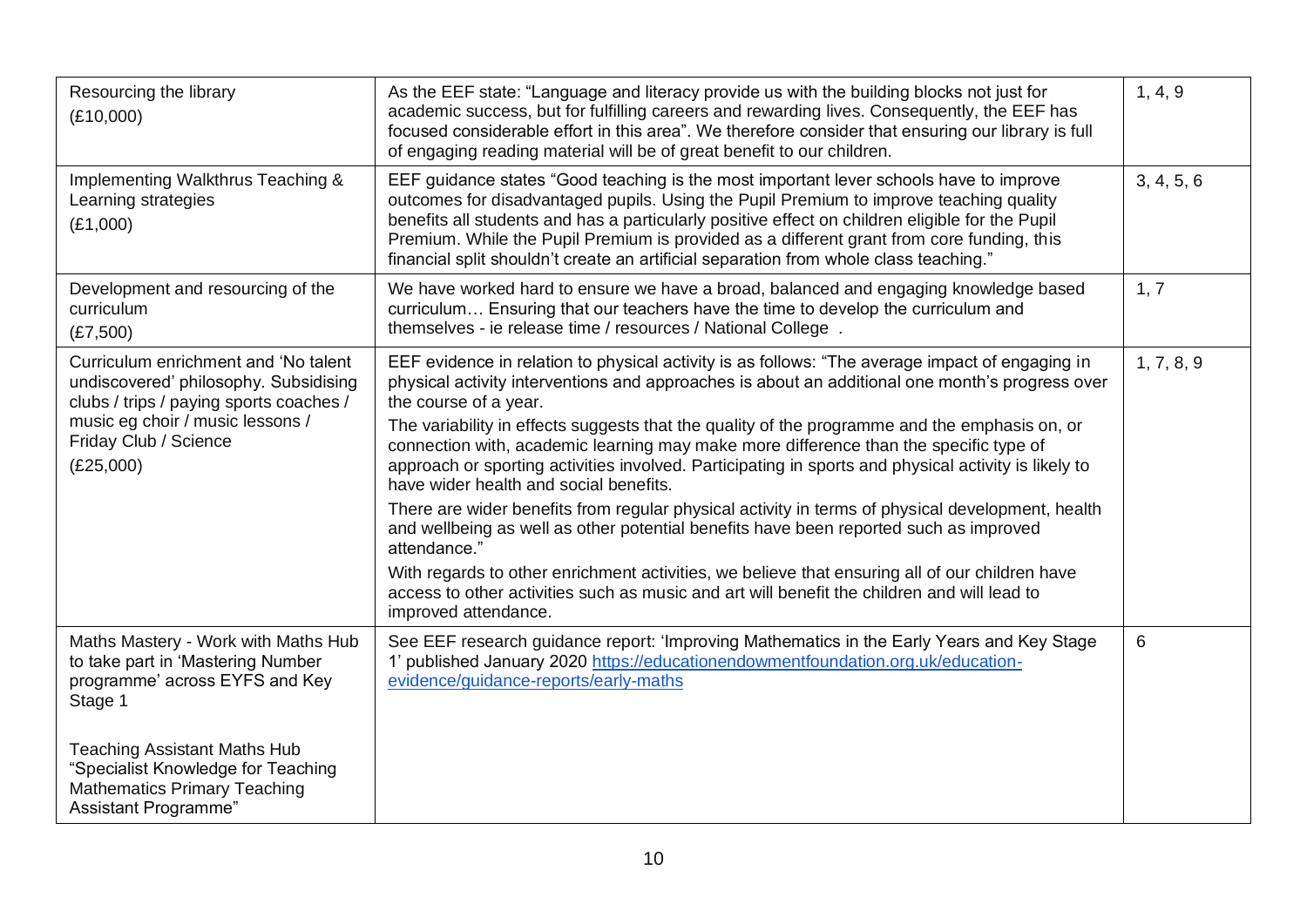| Support for Early Career and Post<br>NQT teachers.<br>Additional 10% release time | Lost time during the pandemic of being able to view quality teaching. As the EEF guidance<br>referenced above states, "Good teaching is the most important lever schools have to improve<br>outcomes for disadvantaged pupils."                                 | 3, 4, 5, 6 |
|-----------------------------------------------------------------------------------|-----------------------------------------------------------------------------------------------------------------------------------------------------------------------------------------------------------------------------------------------------------------|------------|
| Teacher CPD - The National College<br>membership<br>(E1,000)                      | EEF guidance clarifies "Ensuring an effective teacher is in front of every class, and that every<br>teacher is supported to keep improving, is the key ingredient of a successful school and should<br>rightly be the top priority for Pupil Premium spending." | 3, 4, 5, 6 |

## **Targeted academic support (for example, tutoring, one-to-one support structured interventions)**

#### Budgeted cost: £30,000

| <b>Activity</b>                                                                              | Evidence that supports this approach                                                                                                                                                                                                                                                                                                                                                                                                                                                                                                                                                                                                                                                                                                                                                                                                                                                                                                                                                                                                                                                                                                                                                                                                                                                                                                                                                                                                                                                                                           | <b>Challenge</b><br>number(s)<br>addressed |
|----------------------------------------------------------------------------------------------|--------------------------------------------------------------------------------------------------------------------------------------------------------------------------------------------------------------------------------------------------------------------------------------------------------------------------------------------------------------------------------------------------------------------------------------------------------------------------------------------------------------------------------------------------------------------------------------------------------------------------------------------------------------------------------------------------------------------------------------------------------------------------------------------------------------------------------------------------------------------------------------------------------------------------------------------------------------------------------------------------------------------------------------------------------------------------------------------------------------------------------------------------------------------------------------------------------------------------------------------------------------------------------------------------------------------------------------------------------------------------------------------------------------------------------------------------------------------------------------------------------------------------------|--------------------------------------------|
| Interventions led by both T and TA,<br>programme developed by class<br>teacher,<br>(E25,000) | EEF evidence: "The average impact of the deployment of teaching assistants is about an<br>additional four months' progress over the course of a year. However, effects tend to vary widely<br>between those studies where teaching assistants are deployed in everyday classroom<br>environments, which typically do not show a positive benefit, and those where teaching<br>assistants deliver targeted interventions to individual pupils or small groups, which on average<br>show moderate positive benefits. The headline figure of four additional months' progress lies<br>between these figures.<br>Research that examines the impact of teaching assistants deployed in everyday classroom<br>environments suggests that students in a class with a teaching assistant present do not, on<br>average, outperform those in one where only a teacher is present. This average finding covers<br>a range of effects. In some cases, teachers and teaching assistants work together effectively,<br>leading to increases in attainment. In other cases, pupils, particularly those who are low<br>attaining or identified as having special educational needs, can perform worse in classes with<br>teaching assistants.<br>Where overall negative effects have been recorded, it is likely that support from teaching<br>assistants has substituted rather than supplemented teaching from teachers. In the most<br>positive examples, it is likely that support and training will have been provided for both teachers | 2, 3, 4, 7, 8                              |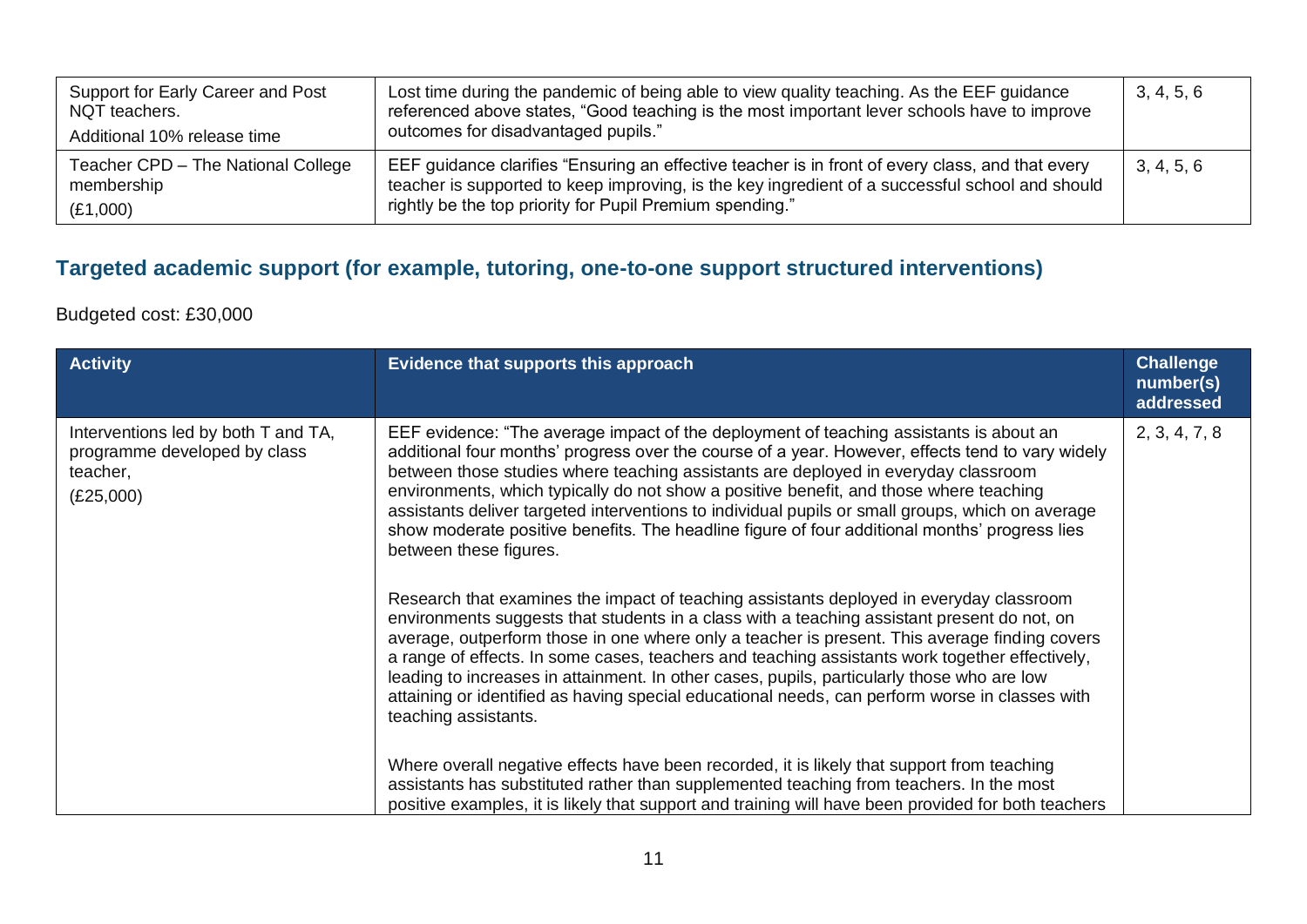|                                                                                                                                  | and teaching assistants so that they understand how to work together effectively, such as by<br>making time for discussion before and after lessons.                                                                                                                                                                                                                |   |
|----------------------------------------------------------------------------------------------------------------------------------|---------------------------------------------------------------------------------------------------------------------------------------------------------------------------------------------------------------------------------------------------------------------------------------------------------------------------------------------------------------------|---|
|                                                                                                                                  | Research which focuses on teaching assistants who provide one to one or small group targeted<br>interventions shows a stronger positive benefit of between four and six additional months on<br>average. Often interventions are based on a clearly specified approach which teaching<br>assistants have been trained to deliver.                                   |   |
|                                                                                                                                  | Teachers also report the benefits in terms of workload and reduced stress from working with<br>teaching assistants.                                                                                                                                                                                                                                                 |   |
|                                                                                                                                  | In England, positive effects have been found in studies where teachers / teaching assistants<br>deliver high-quality structured interventions which deliver short sessions, over a finite period,<br>and link learning to classroom teaching such as:                                                                                                               |   |
|                                                                                                                                  | -Language Link                                                                                                                                                                                                                                                                                                                                                      |   |
|                                                                                                                                  | -Toe-By-Toe Dyslexia Interventions                                                                                                                                                                                                                                                                                                                                  |   |
|                                                                                                                                  | -Reading fluency (Hertfordshire for Learning)                                                                                                                                                                                                                                                                                                                       |   |
|                                                                                                                                  | -On-track maths intervention                                                                                                                                                                                                                                                                                                                                        |   |
|                                                                                                                                  | -Sounds Write Phonics                                                                                                                                                                                                                                                                                                                                               |   |
|                                                                                                                                  | There is also evidence that working with teaching assistants can lead to improvements in<br>pupils' attitudes, and also to positive effects in terms of teacher morale, workload and reduced<br>stress."                                                                                                                                                            |   |
| Reading fluency strategies - additional<br>sessions targeted at disadvantaged<br>pupils who require further support.<br>(E5,000) | EEF guidance: "The average impact of reading comprehension strategies is an additional six<br>months' progress over the course of a year. Successful reading comprehension approaches<br>allow activities to be carefully tailored to pupils' reading capabilities, and involve activities and<br>texts that provide an effective, but not overwhelming, challenge. | 4 |
|                                                                                                                                  | Many of the approaches can be usefully combined with Collaborative learning techniques and<br>Phonics activities to develop reading skills. The use of techniques such as graphic organisers<br>and drawing pupils' attention to text features are likely to be particularly useful when reading<br>expository or information texts.                                |   |
|                                                                                                                                  | There are some indications that approaches involving digital technology can be successful in<br>improving reading comprehension (although there are relatively few studies in this area),                                                                                                                                                                           |   |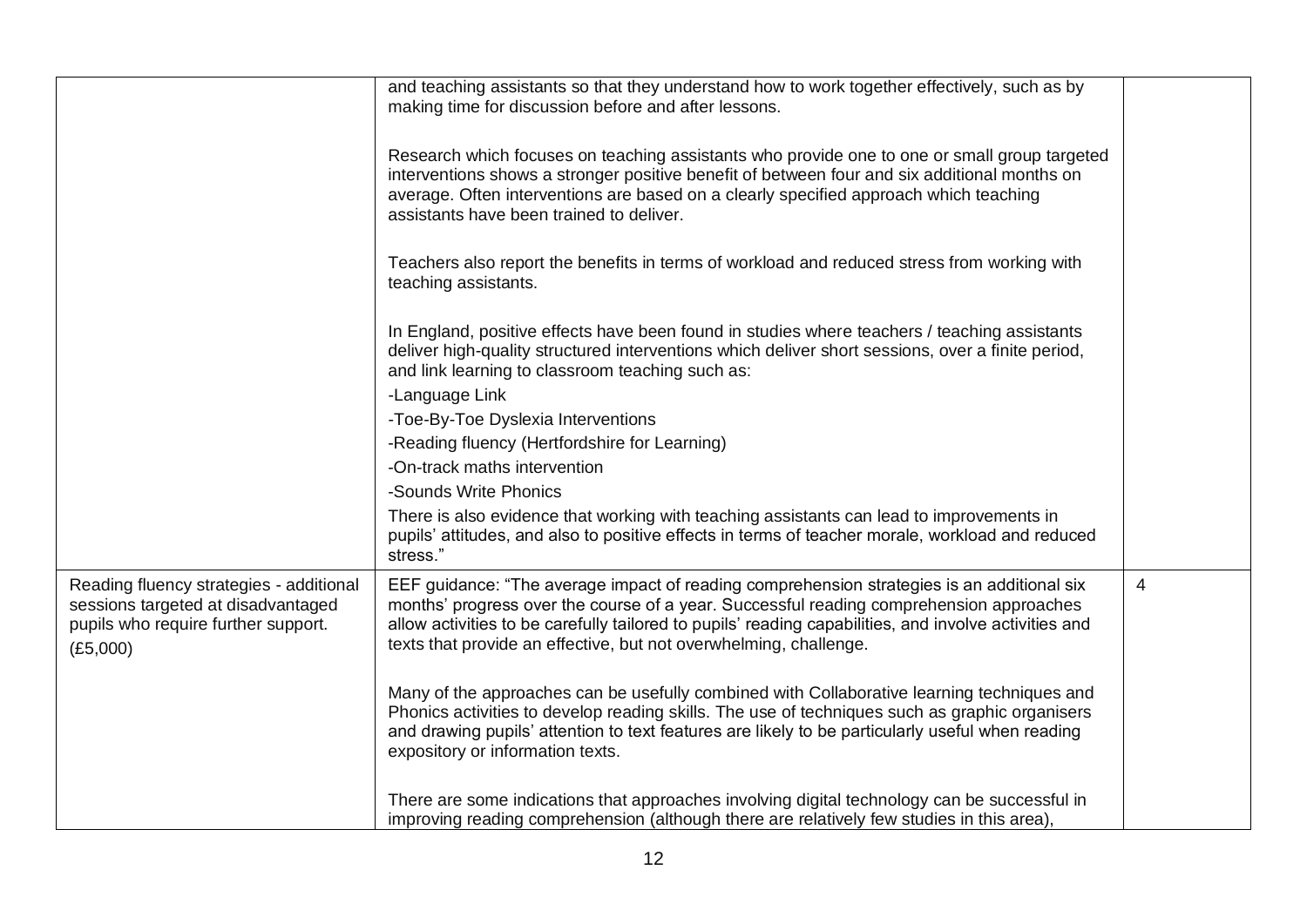| particularly when they focus on the application and practice of specific strategies and the use of<br>self-questioning skills.                                                                                                                                                                                                                                                                       |  |
|------------------------------------------------------------------------------------------------------------------------------------------------------------------------------------------------------------------------------------------------------------------------------------------------------------------------------------------------------------------------------------------------------|--|
| Supporting struggling readers is likely to require a coordinated effort across the curriculum and<br>a combination of approaches that include phonics, reading comprehension and oral language<br>approaches. No particular strategy should be seen as a panacea, and careful diagnosis of the<br>reasons why an individual pupil is struggling should guide the choice of intervention strategies." |  |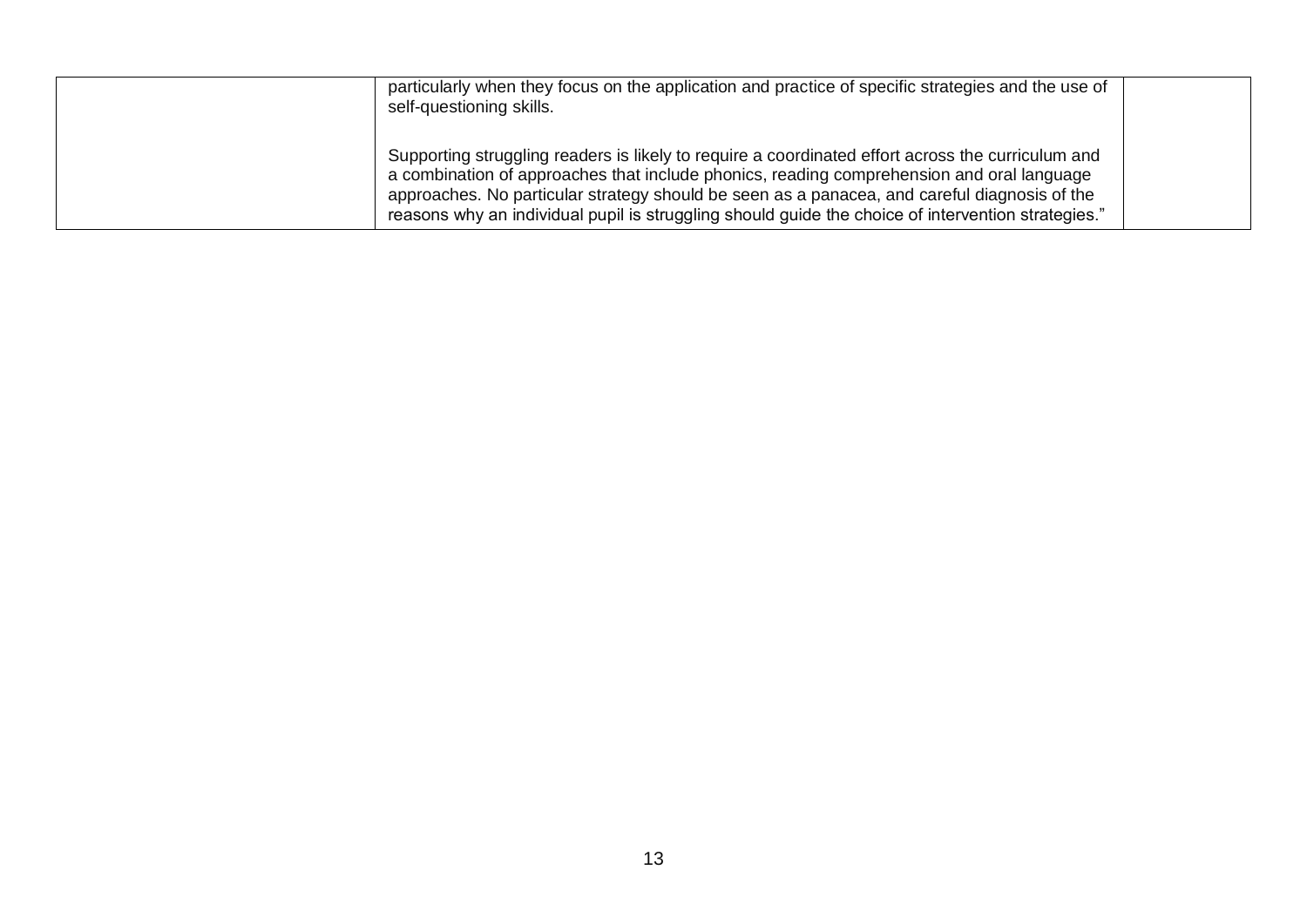## **Wider strategies (for example, related to attendance, behaviour, wellbeing)**

Budgeted cost: £60,500

| <b>Activity</b>                                                                                                                                                                                                                                                                                                                                                                                                                                                                                                                                                                                                                                                                           | Evidence that supports this approach                                                                                                                                                                                                                                                                                                                                                                                                                                                                                                                                                                                                                                                                                                                                                                                                                                                                                                                                                                                                                                                                                                                                                                                                                                                                                                                                                                                                                  | <b>Challenge</b><br>number(s)<br>addressed |
|-------------------------------------------------------------------------------------------------------------------------------------------------------------------------------------------------------------------------------------------------------------------------------------------------------------------------------------------------------------------------------------------------------------------------------------------------------------------------------------------------------------------------------------------------------------------------------------------------------------------------------------------------------------------------------------------|-------------------------------------------------------------------------------------------------------------------------------------------------------------------------------------------------------------------------------------------------------------------------------------------------------------------------------------------------------------------------------------------------------------------------------------------------------------------------------------------------------------------------------------------------------------------------------------------------------------------------------------------------------------------------------------------------------------------------------------------------------------------------------------------------------------------------------------------------------------------------------------------------------------------------------------------------------------------------------------------------------------------------------------------------------------------------------------------------------------------------------------------------------------------------------------------------------------------------------------------------------------------------------------------------------------------------------------------------------------------------------------------------------------------------------------------------------|--------------------------------------------|
| Behaviour curriculum - The Coppice<br>Way<br>All staff (including Lunch Sups)<br><b>Rewards</b><br>Re-write of Behaviour Policy, new<br><b>Recognition Boards</b><br>Scripting for conversations with<br>children and parents<br>Whole staff training on the behaviour,<br>('The Coppice Way') curriculum with<br>the aim of furthering our school ethos<br>and striving for exemplary behaviour<br>across school.<br>Senior Leaders' engagement with the<br><b>Exemplary Leadership Programme</b><br>provided the training and support<br>network for creating and embedding<br>this culture<br>(E4,000)<br>3 Additional lunchtime supervisors to<br>manage corridors during lunchtimes. | EEF evidence suggests, "Behaviour interventions have an impact through increasing the time<br>that pupils have for learning. This might be through reducing low-level disruption that reduces<br>learning time in the classroom or through preventing exclusions that remove pupils from school<br>for periods of time. If interventions take up more classroom time than the disruption they<br>displace, engaged learning time is unlikely to increase. In most schools, a combination of<br>universal and targeted approaches will be most appropriate:<br>Universal approaches to classroom management can help prevent disruption - but often<br>$\bullet$<br>require professional development to administer effectively.<br>Targeted approaches that are tailored to pupils' needs such as regular report cards or<br>$\bullet$<br>functional behaviour assessments may be appropriate where pupils are struggling with<br>behaviour.<br>Across all approaches it is crucial to maintain high expectations for pupils and to embed a<br>consistent approach across the school. Successful approaches may also include social and<br>emotional learning interventions and parental engagement approaches.<br>Evidence suggests that programmes delivered over two-to-six months seem to produce more<br>long-lasting results. Whole-school strategies are usually longer to embed than individually<br>tailored or single-classroom strategies." | All                                        |
| (E8,000)<br>Attendance – employment of a full                                                                                                                                                                                                                                                                                                                                                                                                                                                                                                                                                                                                                                             | As the DfE comment in their attendance guidance, "Central to raising standards in education                                                                                                                                                                                                                                                                                                                                                                                                                                                                                                                                                                                                                                                                                                                                                                                                                                                                                                                                                                                                                                                                                                                                                                                                                                                                                                                                                           | 1                                          |
| time EWO to monitor and support<br>families with low attendance.<br>Embedding principles of good practice                                                                                                                                                                                                                                                                                                                                                                                                                                                                                                                                                                                 | and ensuring all pupils can fulfil their potential is an assumption so widely understood that it is<br>insufficiently stated – pupils need to attend school regularly to benefit from their education.<br>Missing out on lessons leaves children vulnerable to falling behind. Children with poor<br>attendance tend to achieve less in both primary and secondary school."                                                                                                                                                                                                                                                                                                                                                                                                                                                                                                                                                                                                                                                                                                                                                                                                                                                                                                                                                                                                                                                                           |                                            |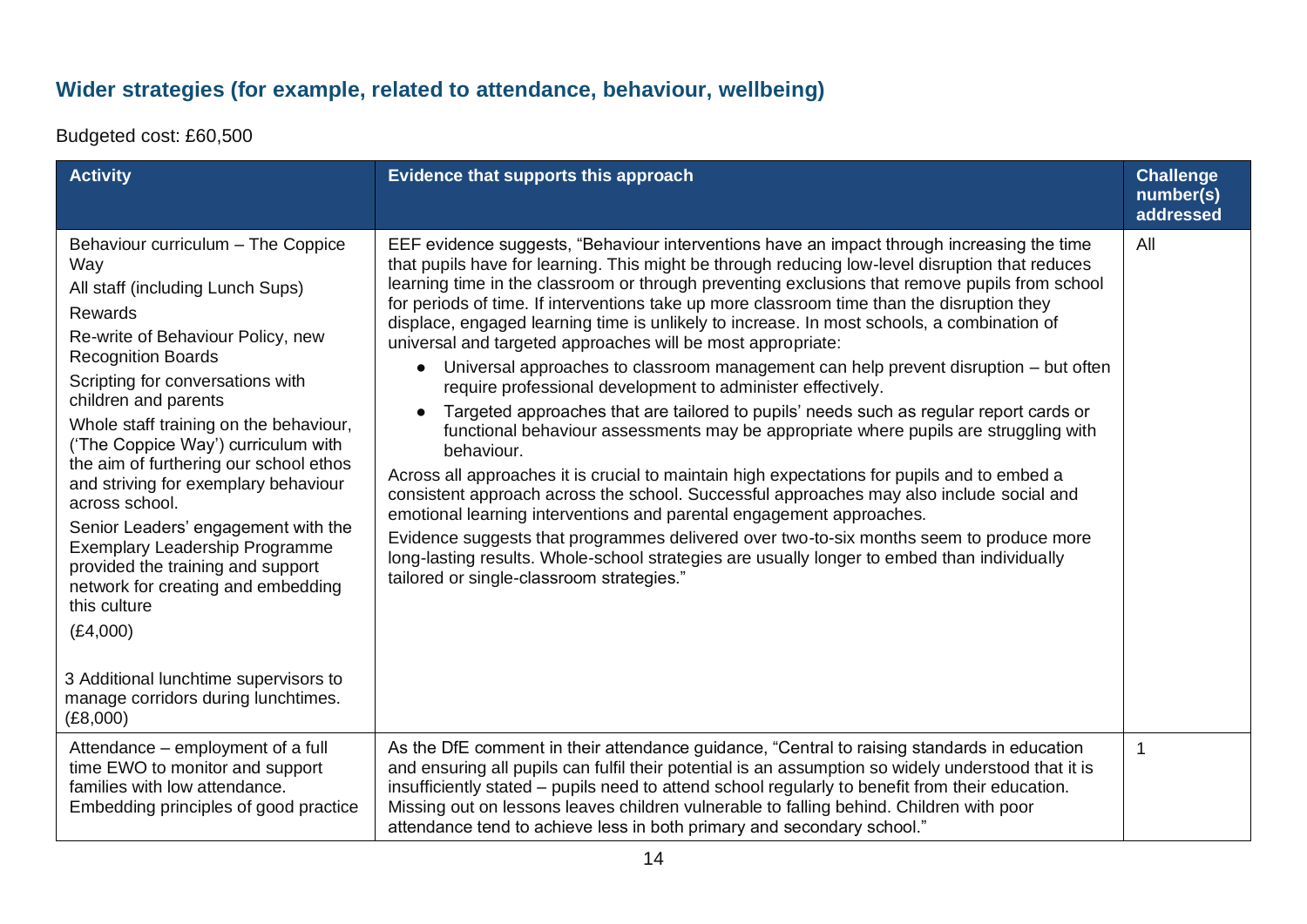| set out in the DfE's guidance on<br>Improving School Attendance.<br>(E6,000)                                                                                                                                                  |                                                                                                                                                                                                                                                                                                                                                                                                                                                                                                                                                                                                                                                                                                                                                                                                                                                                                                                                                          |         |
|-------------------------------------------------------------------------------------------------------------------------------------------------------------------------------------------------------------------------------|----------------------------------------------------------------------------------------------------------------------------------------------------------------------------------------------------------------------------------------------------------------------------------------------------------------------------------------------------------------------------------------------------------------------------------------------------------------------------------------------------------------------------------------------------------------------------------------------------------------------------------------------------------------------------------------------------------------------------------------------------------------------------------------------------------------------------------------------------------------------------------------------------------------------------------------------------------|---------|
| Safeguarding recording - using<br>MyConcern to record and report all<br>Safeguarding concerns<br>(E1,000)                                                                                                                     | As Safeguarding is one of our main drivers, and with the increase in demands on the DSL and<br>Deputy DSL both during and post lockdowns, having a single centralised system is key to<br>monitoring and managing all safeguarding concerns.                                                                                                                                                                                                                                                                                                                                                                                                                                                                                                                                                                                                                                                                                                             | 8       |
| Thrive (Social and Emotional<br>Learning, 'SEL')<br>Whole school screening<br>Individual, paired and grouped<br>sessions<br><b>Thrive Dogs</b><br>Thrive practitioner Training,<br>Programme,<br>Training for new Headteacher | EEF guidance: "The average impact of successful SEL interventions is an additional four<br>months' progress over the course of a year. The security of this evidence is, however, very low,<br>so schools should carefully monitor the efficacy of approaches in their own settings. Alongside<br>academic outcomes, SEL interventions have an identifiable and valuable impact on attitudes to<br>learning and social relationships in school.<br>Although SEL interventions are almost always perceived to improve emotional or attitudinal<br>outcomes, not all interventions are equally effective at raising attainment. Improvements appear<br>more likely when SEL approaches are embedded into routine educational practices and<br>supported by professional development and training for staff. In addition, the implementation of<br>the programme and the degree to which teachers are committed to the approach appear to be<br>important." | 1, 7, 8 |
| (E16,000)<br>Parental engagement - targeted<br>training of EWO, individual meetings,<br>(E2,000)                                                                                                                              | EEF evidence: "The average impact of the Parental engagement approaches is about an<br>additional four months' progress over the course of a year. There are also higher impacts for<br>pupils with low prior attainment.<br>The evidence about how to improve attainment by increasing parental engagement is mixed<br>and much less conclusive. There are examples where combining parental engagement<br>strategies with other interventions, such as extended early years provision, has not been<br>associated with any additional educational benefit. This suggests that developing effective<br>parental engagement to improve their children's attainment is challenging and needs careful<br>monitoring and evaluation.<br>There is some evidence that supporting parents with their first child will have benefits for<br>siblings.                                                                                                           | 7, 8    |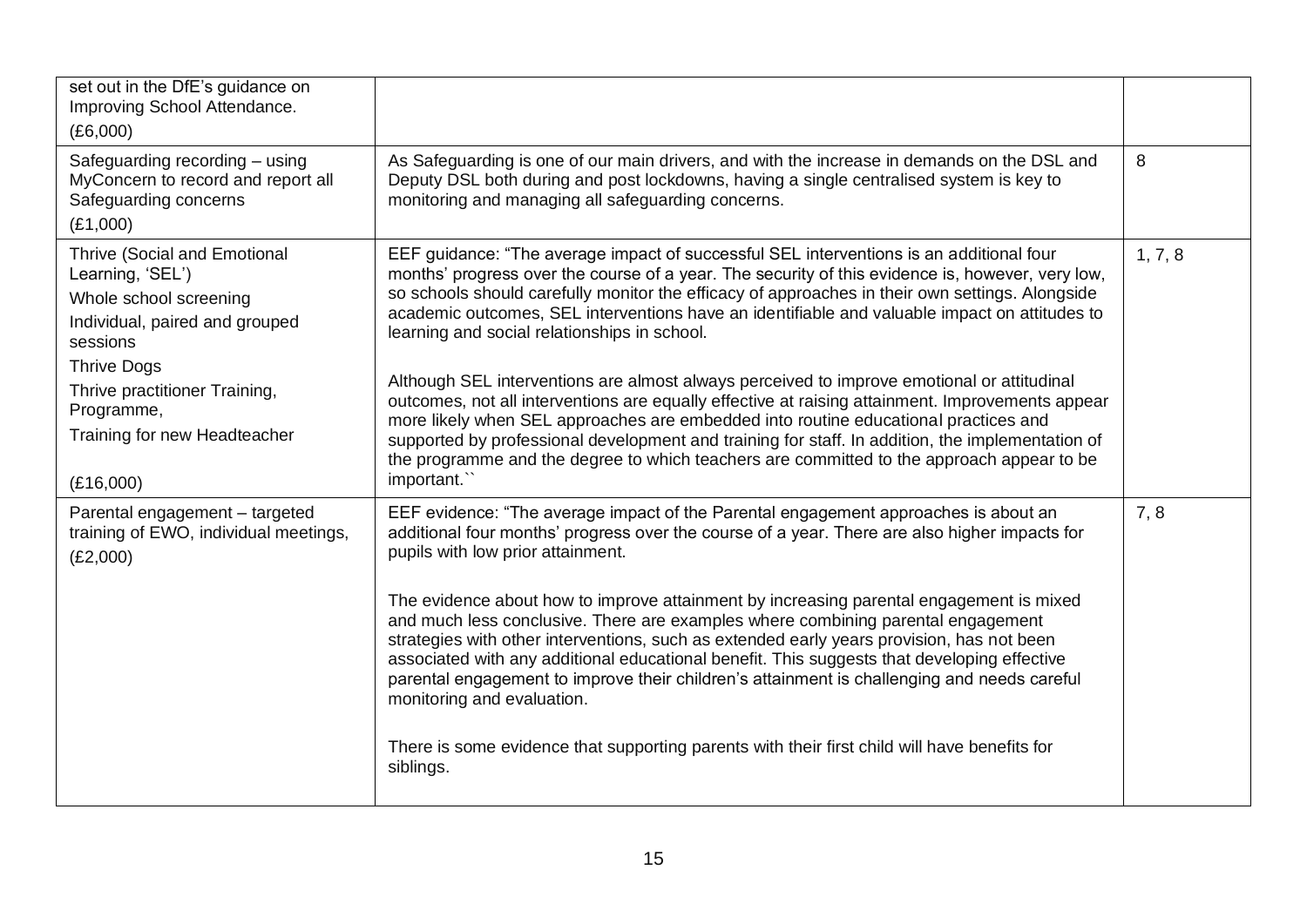|                                                                                                                                                                                                                                                                | Parents' aspirations also appear to be important for pupil outcomes, although there is limited<br>evidence to show that intervening to change parents' aspirations will raise their children's<br>aspirations and achievement over the longer term.<br>The EEF has tested a number of interventions designed to improve pupils' outcomes by<br>engaging parents in different types of skills development. The consistent message from these<br>has been that it is difficult to engage parents in programmes. By contrast, a trial which aimed to<br>prompt greater parental engagement through text message alerts delivered a small positive<br>impact, and at very low cost." |                |
|----------------------------------------------------------------------------------------------------------------------------------------------------------------------------------------------------------------------------------------------------------------|----------------------------------------------------------------------------------------------------------------------------------------------------------------------------------------------------------------------------------------------------------------------------------------------------------------------------------------------------------------------------------------------------------------------------------------------------------------------------------------------------------------------------------------------------------------------------------------------------------------------------------------------------------------------------------|----------------|
| Lunchtime and playtime purposeful<br>play support<br>(E17,000)<br>Playground developments to ensure<br>the playground is a place where all of<br>our children can play, with structured<br>activities and zones for ball games,<br>quiet areas and activities. | Ensuring purposeful play at playtimes and lunchtimes can have a positive effect on behaviour<br>inline with the EEF behaviour guidance.                                                                                                                                                                                                                                                                                                                                                                                                                                                                                                                                          | $\overline{2}$ |
| Rewards & recognition including; hot<br>chocolate with the Head, individual<br>photos sent home to parents ('selfie<br>with the Head') $(E500)$                                                                                                                | Increasing the engagement with parents through targeted communications celebrating<br>successes and improving the pride and self confidence of children has a positive impact on<br>their learning.                                                                                                                                                                                                                                                                                                                                                                                                                                                                              | 1, 7, 8        |
| Enrichment activities such as funding<br>educational visits, residential stays,<br>music tuition, after-school sports clubs<br>(E6,000)                                                                                                                        | Ensuring all children have access to enrichment activities, which often are prohibitively<br>expensive for our disadvantaged children, has a positive impact on their wellbeing, engagement<br>and attendance. Our aim is to leave no talent undiscovered.                                                                                                                                                                                                                                                                                                                                                                                                                       | 1, 7, 8, 9     |

**Total budgeted cost: £142,000** (i.e. £22,300 funded through main budget)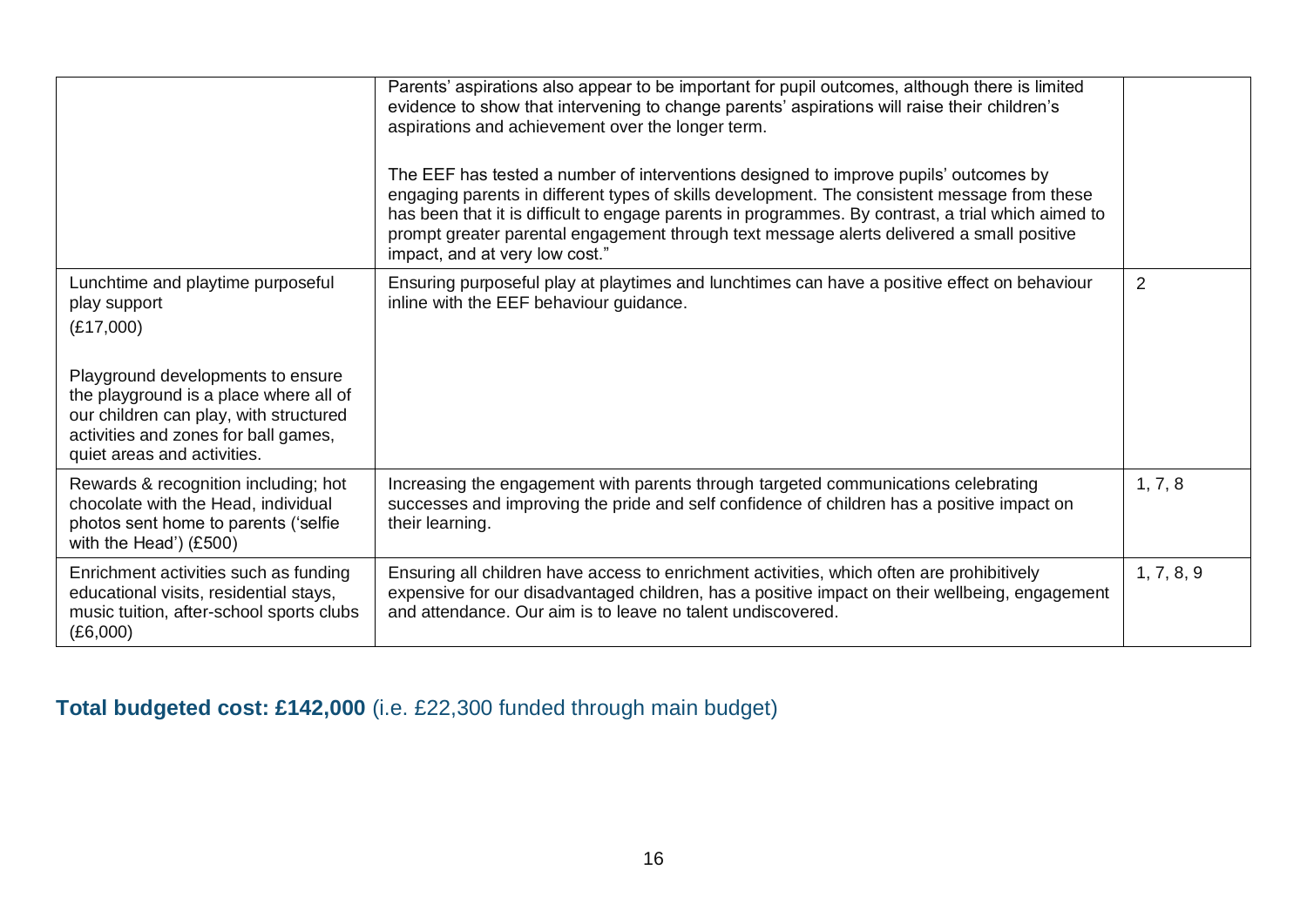Part B: Review of outcomes in the previous academic year

### **Pupil Premium Strategy Outcomes**

This details the impact that our pupil premium activity had on pupils in the 2020 to 2021 academic year.

*Due to COVID-19, performance measures have not been published for 2020 to 2021.*

Internal 2020/21 assessments showed that the performance of the eleven Year 6 disadvantaged pupils in reaching age-related expectations:

- was maintained by the majority of pupils in reading and maths but had declined in writing for a few pupils from Year 2 (2016/17) to Year 6 (2020/21)
- had improved from 64% to 73% in reading and from 54% to 73% in maths from Year 2 (2016/17) to Year 4 (2018/19). Writing attainment was maintained at 54%.
- was not fully maintained in 2020/21 meaning that attainment in reading and maths fell back to Year 2 (2016/17) percentage levels with writing falling a little below this. Therefore, the outcomes we aimed to achieve based on the planned improvements were not fully realised.

Internal 2020/21 assessments showed that the performance of the five Year 6 disadvantaged pupils, who joined the school post Year 2 (2016/17), in reaching age-related expectations:

● had declined from 100% to 80% in reading (1 pupil) and from 60% to 40% in writing (1 pupil) and 80% to 60% in maths (1 pupil).

Our assessment of the reasons for these outcomes points primarily to Covid-19 impact, which disrupted all our subject areas to varying degrees. As evidenced in schools across the country, school closure was most detrimental to our disadvantaged pupils particularly in writing where inclass support and provision is most crucial. This is because they were not able to benefit from our pupil premium funded improvements to teaching and targeted interventions to the degree we had intended. The impact was mitigated by our resolution to maintain a high quality curriculum, including during periods of partial closure, which was aided by use of online resources such as those provided by Oak National Academy.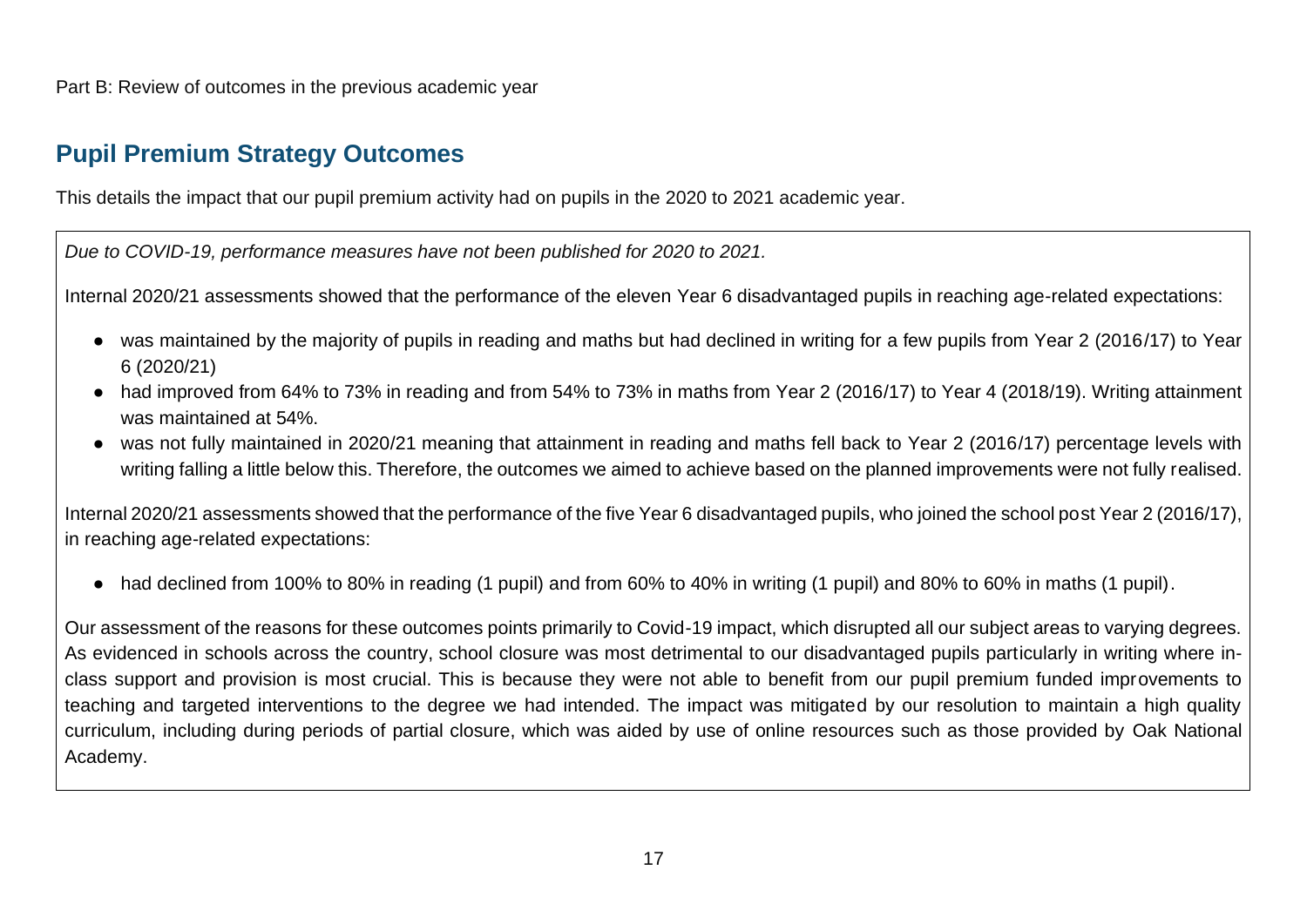With the return to full schooling in September 2021 and the implementation and targeted use of school-led tuition and catch-up premium, our current disadvantaged Year 6 pupils are on-track to achieve our targets (as previously mentioned) of: 81% in reading, 75% in writing and 81% in maths. These figures are based on sixteen disadvantaged pupils in the cohort.

Although overall attendance in 2020/21 (95.7%) and 2019/20 (93.8%) was lower than in the preceding 3 years of full attendance: 2018/19 (96.4%), 2017/18 (96.1%) and 2016/17 (96.3%), it was still higher than the national average. At times when all pupils were expected to attend school, absence among disadvantaged pupils was on average 5% higher than their peers and persistent absence was 18% higher. These gaps are larger than in previous years, which is why attendance is a focus of our current plan.

Our assessments and observations indicated that pupil behaviour, wellbeing and mental health were significantly impacted last year, primarily due to COVID-19-related issues. The impact was particularly acute for some disadvantaged pupils. We used pupil premium funding to provide wellbeing and in-school Thrive support for all pupils, and targeted interventions where required. We are building on that approach with the activities detailed in this plan.

Current attendance for 2021/22 is 93.8% as we are still being affected by the pandemic. However, this is greater than the national figure which stands at 88.2% as of October 21st 2021.

### **Externally provided programmes**

*Please include the names of any non-DfE programmes that you purchased in the previous academic year. This will help the Department for Education identify which ones are popular in England*

| Programme                 | <b>Provider</b>                |
|---------------------------|--------------------------------|
| <b>Accelerated Reader</b> | Renaissance                    |
| Language Link             | Speech Link                    |
| <b>Reading Fluency</b>    | Hertfordshire for Learning     |
| Thrive                    | <b>Thrive</b>                  |
| My Maths                  | <b>Oxford University Press</b> |